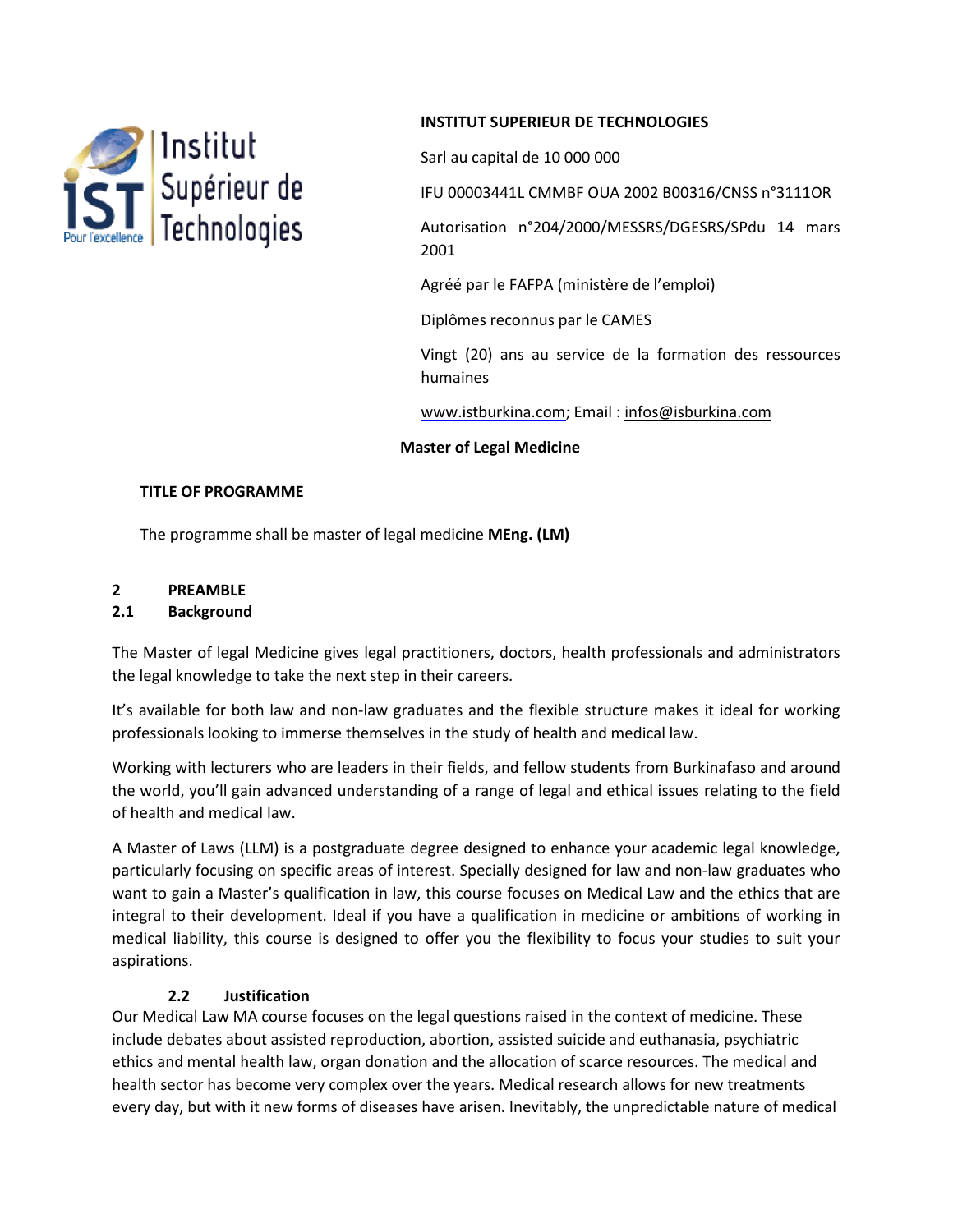research has resulted in an ever more complex legal involvement. The Master of Legal Medicine combines classic legal studies within the health care sector.

Within your study, you address the liabilities of practitioners, surgeons, and the like. You deal with health legislations and reforms as well as with insurance systems. When is a doctor liable for an error during treatment? Which treatments can be legally covered by health insurances? Which medications should be legalized for chronically diseased people? The Master of Medical Law deals with topics of great importance and applicability.

#### **2.3 Target Group**

The targeted group includes holders of:

Applicants must have completed a UTS recognized bachelor's degree, or an equivalent or higher qualification, or other evidence of general and professional qualifications that demonstrates potential to pursue graduate studies.

a) May apply for the registration and enrollment graduates in Medicine, Dentistry, Law, Psychology, Social Sciences, Chemistry, Biochemistry, Chemical Engineering, Pharmacy, Pharmaceutical Sciences, Biology, Anthropology, Criminal Sciences and Police Sciences, or other similar degrees (classification minimum 14);

b) The Scientific Council of the Medical School may admit the registration candidates whose curriculum vitae reveals an adequate scientific preparation, even though the degree referred to in paragraph a) of paragraph 2, have ratings lower than 14.

## **3.Programme Objectives**

## **3.1. General Objectives**

This Master's course aims advanced and specialized training of specialists able to contribute to the definition of a Burkinafaso policy in the area of Legal Medicine and other Forensic Sciences, cooperate with justice entities, conducting legal medicine examinations and forensic expertise, provide technical and laboratorial support, coordinate and supervise technical and scientific activities, taking part in the organization and management of legal medical services in Burkinafaso.

#### **3.2. Specific Objectives**

Promote qualified multidisciplinary postgraduate training within the Legal Medicine and Forensic Sciences to graduates in different fields and academic backgrounds, providing them with technical and scientific training that will allow an effective and appropriate action in the areas of Legal Medicine and Forensic Sciences. Encourage curiosity for scientific research in the areas studied and provide monitoring that enables, in particular, the research activity. Develop research into clinical disciplines, laboratory and other forensic application. Promote inter relationship between knowledge and contents of Forensic Medicine and other disciplines in the scope of Legal Sciences, Humanities and Social Sciences.

#### **Duration of the Programme:**

This course is offered on a Two-year (Four semesters), full-time or online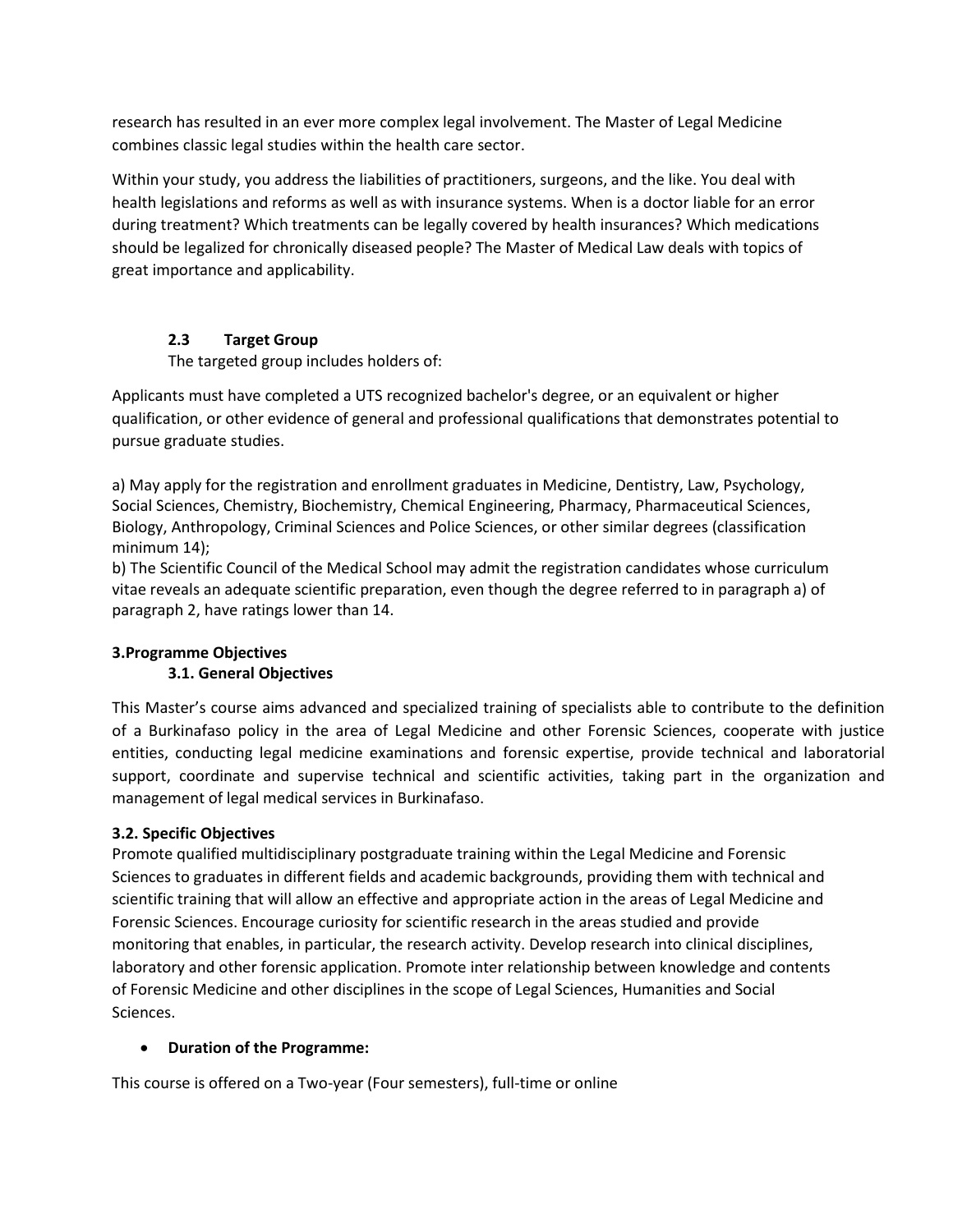# **Programme Structure**

| <b>Courses codes</b> | <b>Courses Names</b>                                                      | <b>Credit Units</b> |
|----------------------|---------------------------------------------------------------------------|---------------------|
|                      | Year one                                                                  |                     |
|                      | Semester one                                                              |                     |
| <b>RM M01</b>        | Advanced research methods                                                 | 3                   |
| <b>OB M03</b>        | <b>Organization Behavior</b>                                              | 3                   |
| <b>CS M02</b>        | <b>Communication Skills</b>                                               | 3                   |
| ESD M04              | <b>Entrepreneurship and Development</b>                                   | 3                   |
| <b>MBEC 2632</b>     | <b>Business Ethics and Corporate Governance</b>                           | 3                   |
| MSM 9450             | <b>Strategic Management</b>                                               | 3                   |
| <b>MAE 421</b>       | <b>Academic Essay</b>                                                     | 3                   |
| <b>MLM110</b>        | Principles of Forensic Medicine 1                                         | 3                   |
| <b>MLM111</b>        | <b>Forensic Autopsy</b>                                                   | 3                   |
|                      |                                                                           |                     |
|                      | <b>Semester Two</b>                                                       |                     |
| <b>MLM120</b>        | Principles of Forensic Medicine 2                                         | $\overline{3}$      |
| <b>MLM121</b>        | <b>Medical Ethics and Law</b>                                             | 3                   |
| <b>MLM122</b>        | Principles of Crime Scene Investigation                                   | 3                   |
| <b>MLM123</b>        | <b>Artifacts of Decomposition</b>                                         | 3                   |
| <b>MLM124</b>        | <b>Forensic Toxicology</b>                                                | 3                   |
| <b>MLM125</b>        | <b>Communication Skills in a Forensic Context</b>                         | 3                   |
| <b>MLM126</b>        | <b>Trauma Analysis</b>                                                    | 3                   |
| <b>MLM127</b>        | Principles of Osteology                                                   | 3                   |
| <b>MLM128</b>        | Independent Studies in Forensic Medicine                                  | 3                   |
|                      | (Literature Survey)                                                       |                     |
| <b>MLM129</b>        | Independent Studies in Medical Sciences                                   | 3                   |
|                      |                                                                           | 60                  |
|                      | <b>Year Two</b>                                                           |                     |
|                      | <b>Semester One</b>                                                       |                     |
| <b>MLM 416</b>       | Law Enforcement Response to Domestic Violence<br><b>Calls for Service</b> | $\overline{2}$      |
| <b>MLM 417</b>       | Analysis of multidisciplinarity in legal and social<br>medicine           | $\overline{2}$      |
| <b>MLM 418</b>       | Forensic science                                                          | $\overline{2}$      |
| <b>MLM220</b>        | General Principles of Forensic Medicine and<br>Toxicology                 | $\overline{2}$      |
| <b>MLM 421</b>       | Medico-legal Death Scene Investigation                                    | $\overline{2}$      |
| <b>MLM 422</b>       | <b>Forensic Investigations</b>                                            | $\overline{2}$      |
| <b>MLM 423</b>       | <b>Gross Anatomical Exam</b>                                              | $\overline{2}$      |
| <b>MLM 424</b>       | Traffic Homicide Investigation and Reconstruction                         | $\overline{2}$      |
| <b>MLM 425</b>       | <b>Applied Osteology</b>                                                  | $\overline{2}$      |
| <b>MLM 426</b>       | Forensic Photography                                                      | $\overline{2}$      |
| <b>MLM 427</b>       | <b>Forensic Medicine 3</b>                                                | $\overline{2}$      |
| <b>MLM 428</b>       | Principles of Bloodstain Pattern Analysis                                 | $\overline{2}$      |